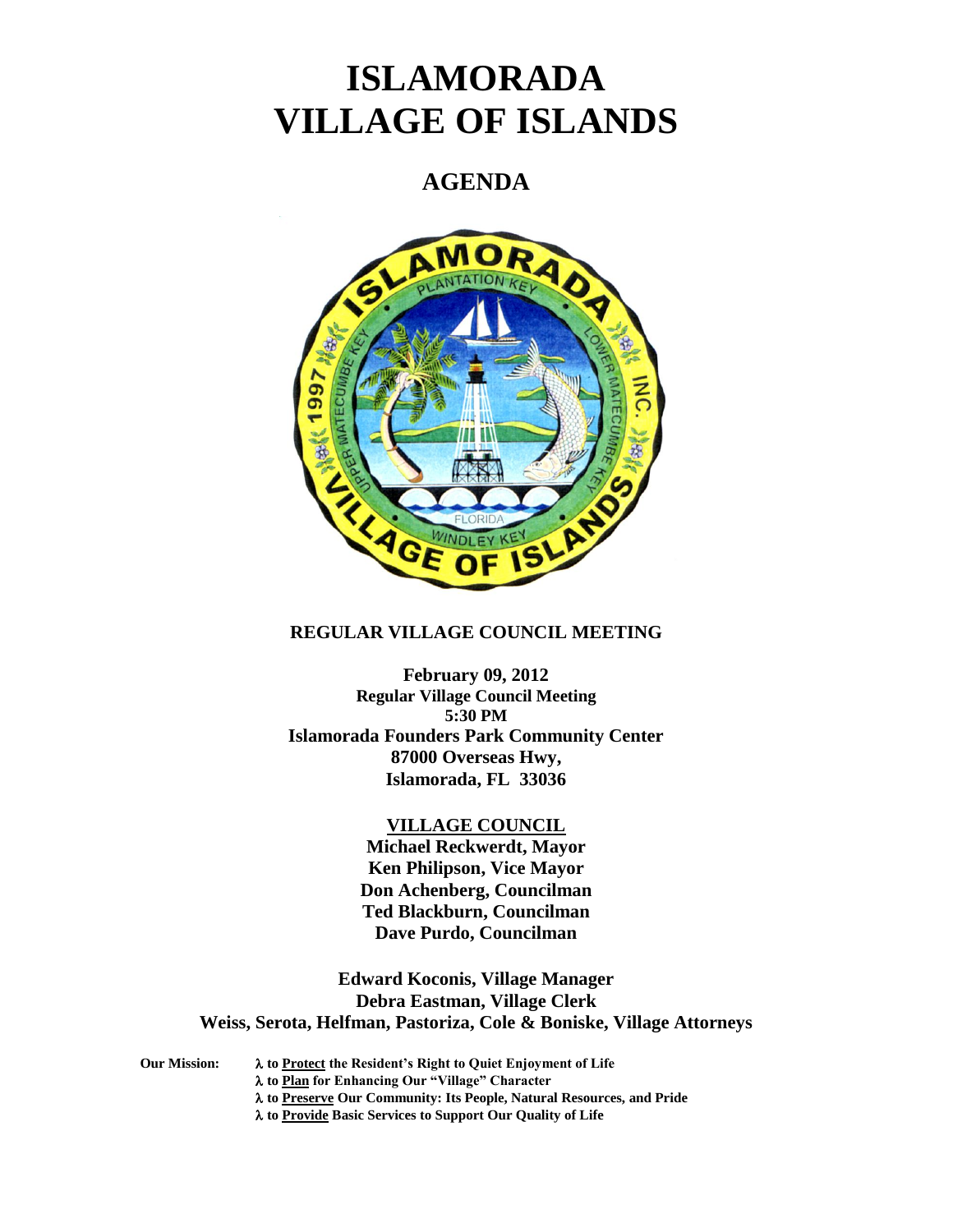

### **ISLAMORADA, VILLAGE OF ISLANDS REGULAR VILLAGE COUNCIL MEETING**

**Founders Park Community Center 87000 Overseas Hwy Islamorada, FL 33036 February 9, 2012 5:30 PM**

# **I. CALL TO ORDER\ROLL CALL**

- **II. PLEDGE OF ALLEGIANCE**
- **III. PRESENTATIONS**
- **IV. PUBLIC COMMENT**
- **V. AGENDA: Request for Deletion / Emergency Additions**

#### **VI. CITIZENS' ADVISORY COMMITTEE UPDATES**

- **A.** Parks and Recreation Citizen's Advisory Committee Committee member Jim Brown
- **B.** Water Quality Improvement Citizens' Advisory Committee Chairperson David Makepeace
- **C.** Workforce / Affordable Housing Citizens' Advisory Committee Vice Chairperson Barry Wray

# **VII. WASTEWATER MATTERS**

| <b>A.</b> Wastewater Update                                  | TAB <sub>1</sub> |
|--------------------------------------------------------------|------------------|
| <b>B.</b> Council Direction for Wastewater Project Financing | TAB <sub>2</sub> |
| C. Council Direction for Wastewater Project Scope            | TAB <sub>3</sub> |

#### **VIII. QUASI-JUDICIAL**

## **IX. CONSENT AGENDA**

(All items on the Consent Agenda are considered routine by the Village Council and will be approved by one motion. There will be no separate discussion of these items unless a Councilmember so requests, in which event, the item will be moved to the Main Agenda.)

**A.** Minutes: **TAB 4** January 26, 2012 Regular Village Council Meeting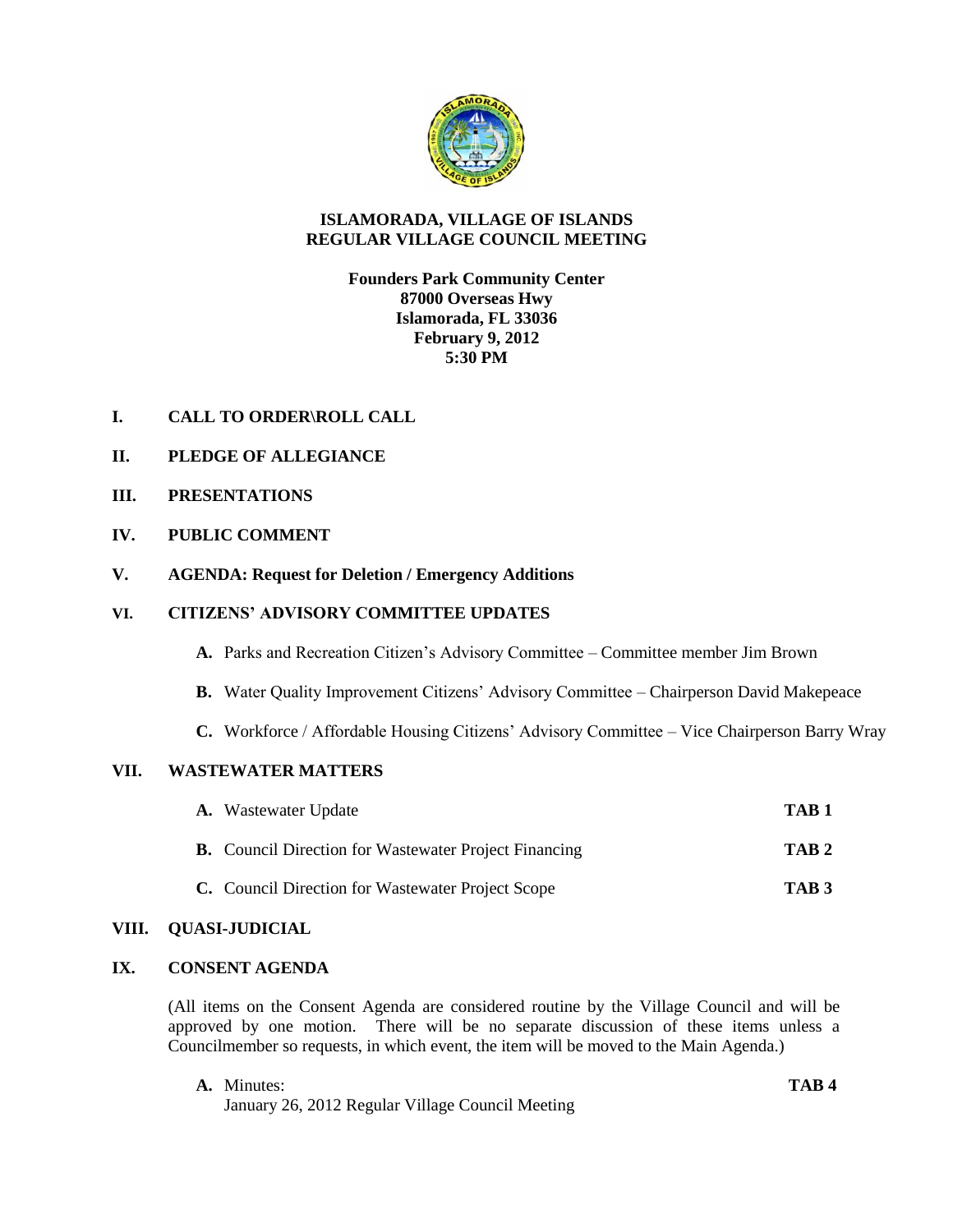#### **X. ORDINANCES**

**A.** First Reading – Amendment to Section 30-32 "Specific Definitions" of **TAB 5** the Village Code to Provide Definitions to Proposed Permitted Uses and Section 30-702 "Recreation (R) Zoning District" of the Village Code to Modify the Permitted Uses

**AN ORDINANCE OF ISLAMORADA, VILLAGE OF ISLANDS, FLORIDA, AMENDING CHAPTER 30 "LAND DEVELOPMENT REGULATIONS," ARTICLE II "RULES OF CONSTRUCTION AND DEFINITIONS," SECTION 30-32 "SPECIFIC DEFINITIONS" AND ARTICLE V "SCHEDULE OF DISTRICT, USE AND DEVELOPMENT STANDARDS," DIVISION 2 "ZONING DISTRICTS," SECTION 30-702 "RECREATION (R) ZONING DISTRICT" OF THE VILLAGE CODE OF ORDINANCES; PROVIDING FOR THE REPEAL OF ALL CODE PROVISIONS AND ORDINANCES INCONSISTENT WITH THIS ORDINANCE; PROVIDING FOR SEVERABILITY; PROVIDING FOR INCLUSION IN THE CODE; PROVIDING FOR THE TRANSMITTAL OF THIS ORDINANCE TO THE STATE DEPARTMENT OF ECONOMIC OPPORTUNITY; AND PROVIDING FOR AN EFFECTIVE DATE UPON APPROVAL OF THIS ORDINANCE BY THE STATE DEPARTMENT OF ECONOMIC OPPORTUNITY**

**B.** Second Reading – Proposed Ordinance Expanding the Existing Diving **TAB 6** and Snorkeling Prohibitions to Begin Three Days Prior to the Opening Lobster Min-Season and Continue Through the First Five Days of Commercial Lobster Season

**AN ORDINANCE OF ISLAMORADA, VILLAGE OF ISLANDS, FLORIDA, AMENDING CHAPTER 66 "WATERWAYS", ARTICLE 1 "IN GENERAL", SECTION 66-1. "DIVING AND SNORKELING DURING LOBSTER MINI-SEASON" AND SECTION 66-2 "OPERATION OF VESSELS IN RESTRICTED AREAS", OF THE VILLAGE CODE OF ORDINANCES PROHIBITING DIVING AND SNORKELING WITHIN NAVIGABLE CANALS, AND WITHIN 300 FEET OF MARINAS, IMPROVED RESIDENTIAL, AND COMMERCIAL SHORELINES BEGINNING THREE DAYS PRIOR TO THE OPENING OF AND DURING THE ENTIRETY OF LOBSTER MINI-SEASON AND FOR THE FIRST FIVE DAYS OF COMMERCIAL LOBSTER SEASON; PROVIDING FOR REPEAL OF CONFLICTING PROVISIONS; PROVIDING FOR SEVERABILITY; PROVIDING FOR INCLUSION IN THE CODE; AND PROVIDING FOR AN EFFECTIVE DATE**